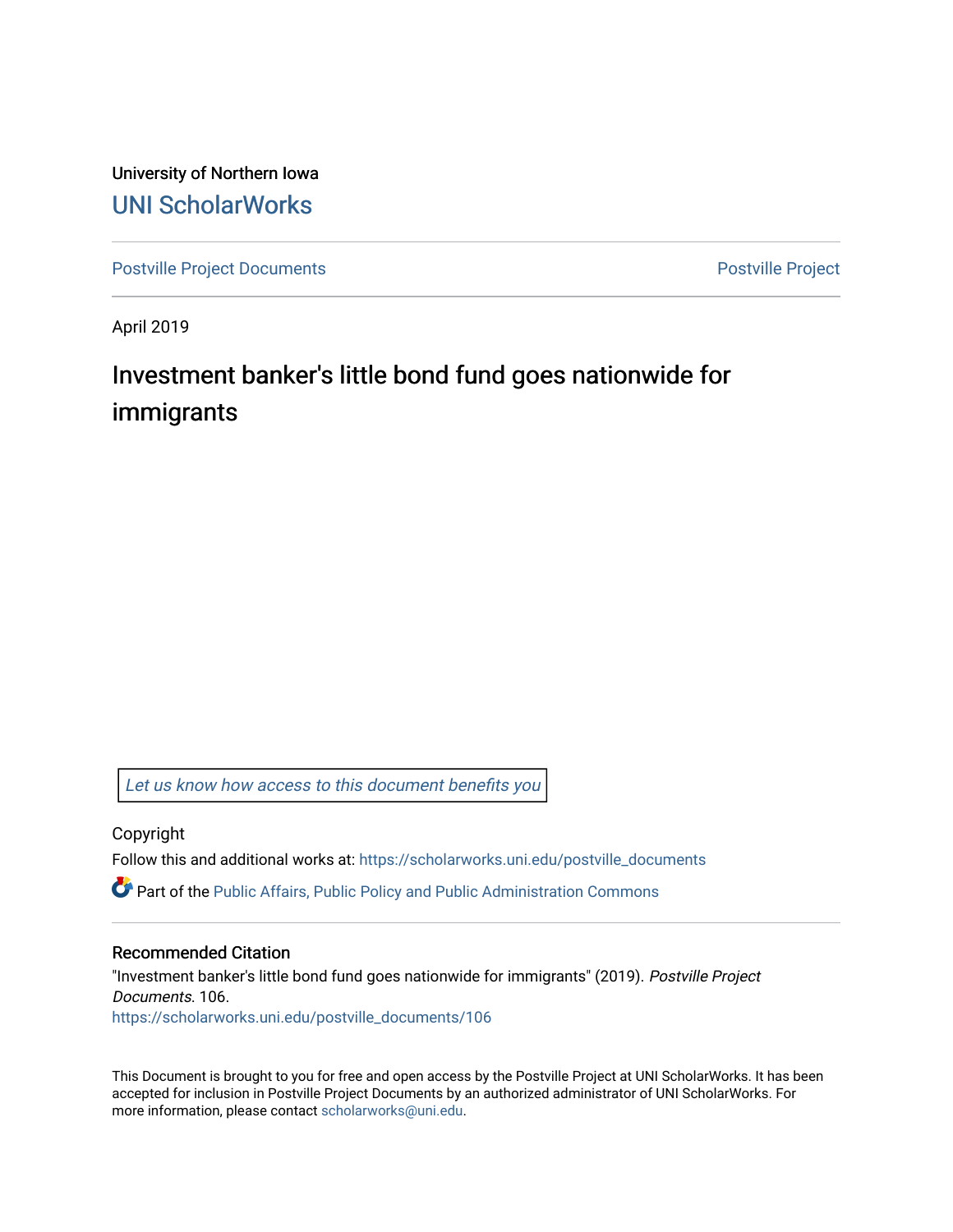BOND FUND Aug-13-2008 (940 words) With photos posted Aug. 12. xxxn

Investment banker's little bond fund goes nationwide for immigrants

By Patricia Zapor Catholic News Service

SILVER SPRING, Md. (CNS) -- Massachusetts investment banker and philanthropist Robert Hildreth's success in business means Luis Delgado, a Mexican immigrant arrested in an immigration crackdown on a Maryland roofing company June 30, will get to be with his wife and children for the months it will take his legal case to be adjudicated.

The two men didn't meet until Aug. 11, though Hildreth's money helped pay the \$2,500 bond that has enabled Delgado to stay out of detention pending the resolution of his immigration prosecution.

Hildreth's offer to help pay a few immigrants' bonds after a raid in 2001 has now led to the creation of a national fund to help other people facing detention far from their homes and families.

His concern for families separated after a major immigration raid in New Bedford, Mass., last year led Hildreth to start writing checks so some of those factory workers wouldn't have to wait in detention centers thousands of miles away while their cases were heard.

Hundreds of workers arrested at the New Bedford textile factory were shipped to detention centers in Texas within two days of the raid.

At an Aug. 11 press conference at Casa de Maryland, an immigrant community services center in Silver Spring, Hildreth explained that the little project he started last year has cost him more than \$200,000. Now Delgado and 100 or so people around the country can thank Hildreth for starting what has become the National Immigrant Bond Fund.

In announcing the bond fund, Don Kerwin, director of the Catholic Legal Immigration Network, known as CLINIC, said three bishops so far have endorsed the effort and serve with him on the fund's committee. They include Coadjutor Bishop Jaime Soto of Sacramento, Calif., CLINIC board chairman, Bishop Nicholas DiMarzio of Brooklyn, N.Y., and Bishop Thomas G. Wenski of Orlando, Fla.

Community agencies such as the diocesan affiliates of CLINIC will be the conduit for money from the bond fund, which is provided on a matching basis, with families required to put up half the cost. When money is repaid as cases are resolved, the funds go back into the pool to help future applicants.

"No matter what you think about immigration, you should support immigrants' access to their legal rights," Kerwin said. He and Hildreth encouraged the public to donate to the fund through its Web site: www.immigrantbondfund.org.

Delgado said after he was arrested at his home early June 30, in front of his crying young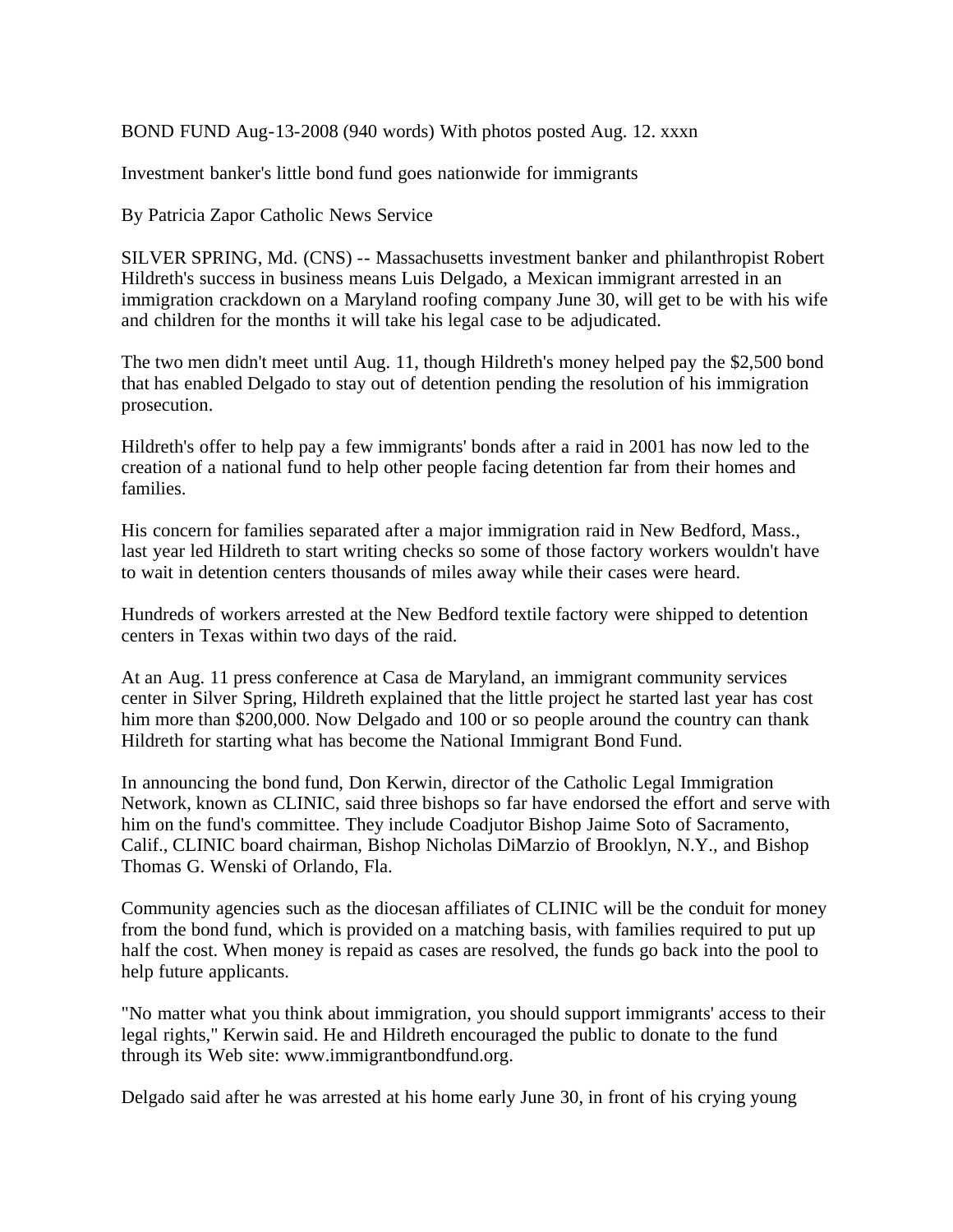children, he was first told he had no legal rights, though he could arrange for an attorney on his own.

"I showed them my rights card," he said, referring to a small paper carried by many immigrants listing their legal rights in case of arrest. "And they told me, 'You have no rights, this is a federal process,'" he said. As he sat in detention, he worried, "How am I going to take care of my family?"

Casa de Maryland helped him apply to the bond fund. Family and friends kicked in the money to pay his half of the cost.

Kerwin explained that many immigrants in such circumstances feel they have no alternative to deportation, even when they might have a good case for remaining in the United States. Especially when they're jailed far from home, they have no way to contact an attorney or to work with the community to make sure their families are cared for appropriately, he said.

In an interview with Catholic News Service after the press conference, Hildreth said childhood lessons from his parents and his Catholic upbringing gave him a solid appreciation for immigrants' role in creating and developing the United States.

He said he developed a deep love for Latin America while working in Bolivia as an economist with the International Monetary Fund and then throughout a career based in part on buying and selling Latin American debt and property.

"Latin America has been very good for me financially and professionally," he said.

Prior to the New Bedford raids, Hildreth said his main effort at helping immigrants in the United States had been to establish La Vida, a program at his church, St. Joseph's Church in Lynn, Mass., which provides after-school tutoring, mentoring and similar assistance.

His first contribution to the New Bedford group was to kick in the money to hire someone to coordinate the work of dozens of pro-bono attorneys who were helping the arrested immigrants and their families, he explained.

When he realized those arrested weren't even in the same part of the country as their attorneys, he offered to help a few of them pay their bonds. A few grew to 37, whose release from detention was made possible with Hildreth's money.

Since then his understanding has grown regarding the difficulties faced by immigrants caught up in workplace raids and the absurdities of how the system works.

"It cost the government \$200,000 in airfare to transfer everyone to Texas" from New Bedford, he said. And every time someone paid their bond, the government had to pay to move that person back to Massachusetts.

At the press conference, he likened the offense -- using false identification -- with which many immigrants were charged in another massive raid at a meat processing plant in Postville, Iowa, in May to what many college students do when they use a phony ID to get